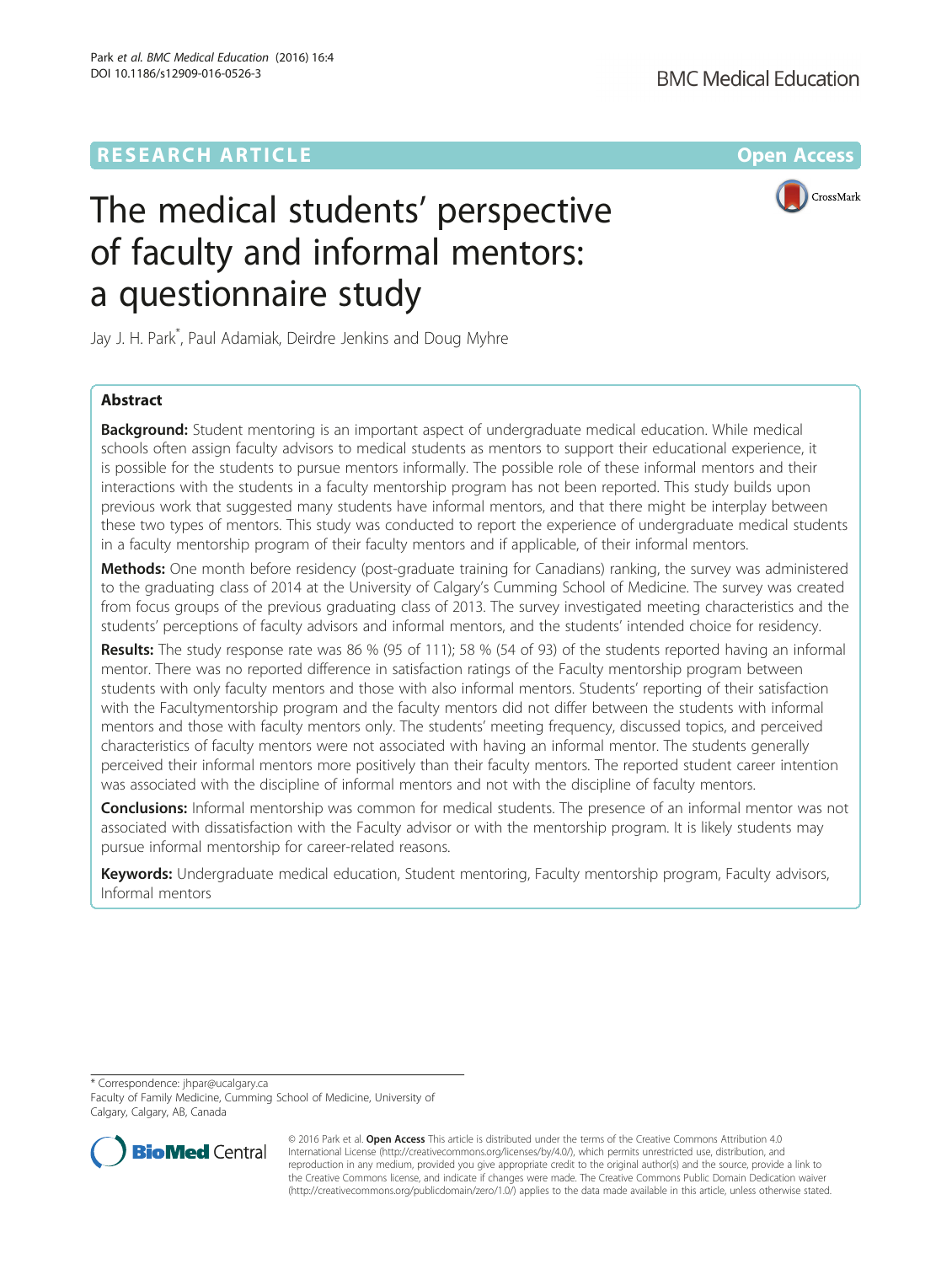## Background

Mentoring of undergraduate medical students is an important aspect of medical education. It has been shown to promote success in clinical practice, facilitate career selection, and enhance research productivity [[1\]](#page-6-0). Systematic reviews of student mentoring have shown that mentored students perceive themselves as being better supported, having a greater sense of wellbeing and higher satisfaction with their education as compared to students who are not mentored [[1, 2\]](#page-6-0).

The literature has shown that students value mentors assigned by the school [[3, 4](#page-6-0)], and these mentors play a role in the students' career decisions [[5](#page-6-0)–[7](#page-6-0)]. Some medical schools have implemented faculty mentorship programs, whereby faculty members are assigned, to improve the education experience of the students [[3](#page-6-0), [4, 8](#page-6-0)–[10](#page-6-0)]. However, previous investigations have focused more on the influence of mentorship during a specific portion of a medical curriculum, such as clerkship rotations, rather than mentorship that lasted the entire program. It is important to investigate mentorship that lasted the entire program because such mentor-mentee relationships may increase the mentors influence on the students [[11](#page-6-0)].

A previous study has investigated the role of faculty mentors in an undergraduate medical school that assigns a faculty mentor to every student at the start of program [[12\]](#page-6-0). This study found that the discipline of the faculty mentor was not associated with the discipline of student career choices; however, the students' career interest in Family Medicine was enhanced when the faculty mentor was a Family physician.

Accounting for the influence of informal mentors was one of the challenges faced in the previous study of faculty mentorship program evaluation. It has been suggested that students will seek mentors outside of a faculty program (informal mentors) [[13](#page-6-0)]. In these circumstances, students may perceive the informal mentors as being better suited to their needs and could invest more in their relationship with the informal mentors [\[14](#page-6-0)].

The purpose of this study was to report the experience of undergraduate medical students in a Faculty mentorship program, of their faculty mentors and if applicable, their informal mentors.

## Methods

This study was conducted at the Cumming School of Medicine, University of Calgary (CSM). The CSM is a 3-year program that offers a Faculty Advising program to every medical student. The purpose of the Faculty Advising program is to connect the students with a faculty member willing to advise and support on academic and non-academic matters. In this mentorship program, each student is randomly assigned a volunteer faculty mentor. To ensure confidentiality, the frequency of contact and the content of the meetings are not monitored by the CSM.

An 18-item survey was developed using data from two focus groups conducted with the CSM graduating class of 2013. The survey was administered to the graduating class of 2014 during one of two mandatory scheduled lectures (Additional file [1\)](#page-5-0). Both lectures were held approximately 1 month before students were required to select their postgraduate training discipline ranking preferences through the Canadian Residency Matching Service (CaRMS) program, the national matching service for postgraduate medical training throughout Canada. The survey contained questions pertaining to students' age and gender, questions about the number of meetings with their faculty mentors and their intended first choice for CaRMS ranking.

In this study, the faculty mentors were defined as faculty members assigned by the CSM to every undergraduate medical student at the start of their undergraduate medical program. The students were asked about informal mentors, which were defined in the survey as mentors not assigned by the school during the students' medical school; if applicable, the survey asked how they found their informal mentors.

Students were asked to report on the characteristics of their relationships and perceptions of their faculty and informal mentors. These questions included: 1) topics discussed (academics/career planning/professional development/personal life); 2) perceived mentor accessibility, interest in mentoring, and influence on the student's career; and 3) the attributes the mentors possessed (general interest in student/similar personal characteristics as student/able to communicate effectively/ability to achieve work life balance).

Students were grouped based on four variables: having an informal mentor, the disciplines of the faculty and informal mentors, and the student's intended residency discipline. Students with an informal mentor were defined as the "informal mentor" group; those without were defined as the "faculty mentor" group. The mentors practicing Family Medicine and the students who indicated they would rank Family Medicine were defined as the "Family Medicine" groups. Mentors of other specialities and the students who indicated they would rank in a non-Family speciality were defined as the "Royal College" groups. This grouping decision was made a priori to conducting any statistical analyses because the same grouping was used in the previous study that investigated the role of faculty mentors on undergraduate medical students [[12](#page-6-0)].

Closed-ended questions (yes/no) recorded categorical data, and agreement data was recorded in the form of five point Likert scales  $(1 - not at all to 5 - extremely)$ . Pairwise deletion was used on missing data to maximize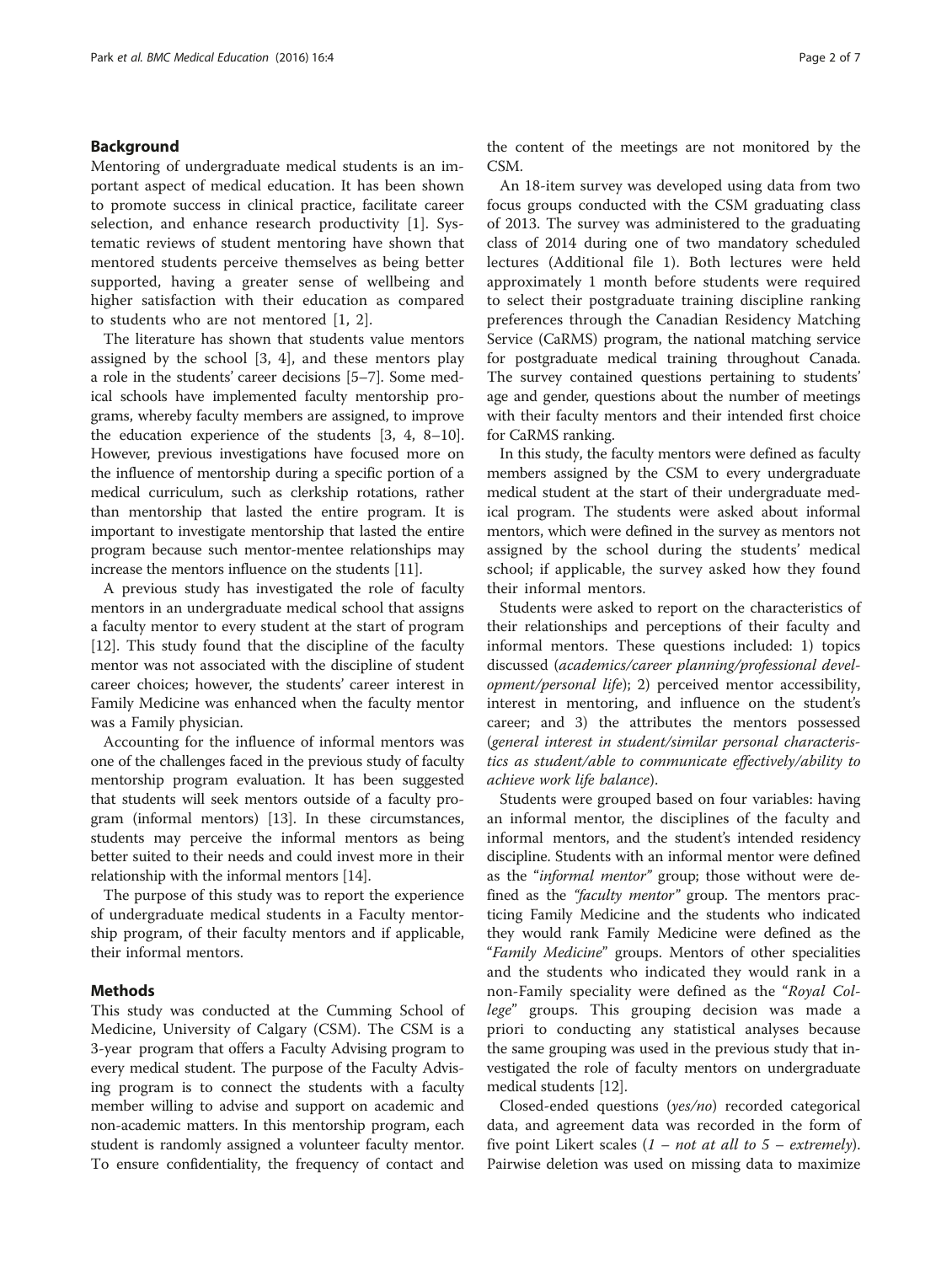the data available. Bivariate analyses were performed using Pearson-Chi square test for categorical variables, Student t-test for numerical variables, and Mann Whitney test for Likert-scale variables. Statistical analyses were undertaken using IBM SPSS Statistics 21 with a significant  $p$ -value considered to be less than 0.05. Frequencies of text responses to the open-ended question on how students found their informal mentors were determined.

This study was approved by the University of Calgary Conjoint Health Research Ethics Board.

## Results

The overall study response rate was 86 % ( $N = 95/111$ ). The survey was administered in two sessions; in the first survey administration, 81 % ( $N = 51/63$ ) students in attendance completed the survey, and in the second, 92 % ( $N = 44/48$ ) students completed the survey. Mean participant age was 27 years (SD = 3.8). Thirty-nine (41 %) were male, 54 (57 %) were female, and 2 (2 %) did not disclose their gender.

More than half of the students (58 %;  $n = 54/93$ ) had an informal mentor (two students did not disclose information on informal mentors). No student demographic differences were found between faculty mentor and informal mentor groups. Neither were there demographic differences between students with Royal College and Family Medicine faculty mentors.

On a five-point Likert scale for the faculty mentorship program, students reported an overall mean satisfaction score of 3.0  $(SD = 1.2)$ , a median and a mode of 3.0 (34.0 %,  $N = 31$  of 91). The reported satisfaction rating of the faculty mentorship program by students was not associated with having an informal mentor (Mann Whitney test: U value = 1021.5,  $p = 0.78$ ). The informal mentor group reported a mean overall satisfaction Likert score of 3.0 (SD = 1.0), a median and a mode of 3 (38.5 %,  $N = 20/52$ ). The faculty mentor group reported a mean score of 3.1 (SD = 1.4), a median and a mode of 3 (26.3 %,  $N = 10/38$ ).

Both faculty mentor and informal mentor groups met with their faculty mentors a comparable number of times (Faculty mentor group: mean = 2.4,  $SD = 2.0$  & informal *mentor group*: mean = 1.8,  $SD = 1.8$ ; *T-test: p* = 0.18). Between the two groups, the topics discussed with faculty mentors did not differ (Table [1\)](#page-3-0). The students of the faculty mentor and informal mentor groups did not report having similar career interests with their faculty mentors; when asked about career interests, only nine of 39 students in the faculty mentor group (agree  $= 4$ , strongly agree = 3) and eight of 51 in the informal mentor group (agree  $= 6$ , strongly agree  $= 2$ ) agreed on having similar career interests with their faculty mentors (Table [2](#page-4-0)). Moreover, students of the neither group reported their career choice was influenced by their faculty groups

(Table [2](#page-4-0): *Faculty mentor group*: mean =  $2.4$ , SD = 0.93, median = 2, mode = 2, 35.3 %  $\&$  informal mentor group: mean = 2.3,  $SD = 0.85$ , median = 2, mode = 2, 38.5 %; Mann Whitney test: U value =  $907.5$ ,  $p = 0.67$ ).

Students in the faculty mentor group were more likely to report that their faculty mentors demonstrated general interest compared to the informal mentor group (71 % vs. 47 %;  $X^2$  test:  $p = 0.035$ ), but no differences were found for faculty mentors' other demonstrated attributes, similar personal characteristics ( $X^2$  test:  $p = 0.60$ ), good communication skills ( $X^2$  test:  $p = 0.89$ ) and work-life balance  $(X^2$  test:  $p = 0.95)$ , between the faculty mentor and informal mentor groups.

In contrast, students in the informal mentor group reported that they discussed a broader array of topics  $(X^2$  test: academic,  $p = 0.0057$ ; professional development and *personal life:*  $p < 0.0001$ ) with their informal mentors when compared with their faculty mentors (Table [3](#page-5-0)). These students reported higher Likert scale ratings of their informal mentors when asked if the mentors had demonstrated accessibility (Table [2:](#page-4-0) Mann Whitney test: U value = 578,  $p \le 0.001$  and personal interest in the students (Table [2](#page-4-0): U value = 470.5,  $p < 0.001$ ). Only 47 % of the students reported their faculty mentors demonstrated interest in one of: the student's education, career plans, or personal life, while all of the students reported that their informal mentor demonstrated an interest in at least one of these areas. A higher proportion of the students reported that their informal mentors demonstrated all of these three aspects in comparison of their faculty mentors (faculty mentors: 19 % & informal mentors: 66 %).

Student career intentions were associated with the informal mentors' discipline and not with the faculty mentors' (Table [4](#page-5-0)). The students intent on ranking Family Medicine as their first choice in CaRMS were more likely to have Family Medicine informal mentors (65 %). Similarly, the students intending on a Royal College specialty were more likely to have Royal College informal mentors (82 %;  $p < 0.001$ ). In addition, the students reported that their career decision was "influenced" by their informal mentors (Table [2:](#page-4-0) mean =  $4.3$ , SD =  $0.77$ , median = 4, mode = 24, 45.3 %) and not by their faculty mentors (Table [2:](#page-4-0) mean =  $2.4$ , SD = 0.93, median = 2, mode = 2 and 3, 33.3 %; Mann Whitney test: U value = 172.5,  $p < 0.0001$ ).

Ninety-four percent  $(N = 51/54)$  of the students with informal mentors commented on how they found their informal mentor. Most students reported that they found their informal mentors through clinical experiences (27 total responses; *pre-clerkship*:  $N = 15$  & clerkship:  $N = 7$ ). Personal connection (13 responses) and non-clinical experiences (11 responses) were the next most frequently reported responses.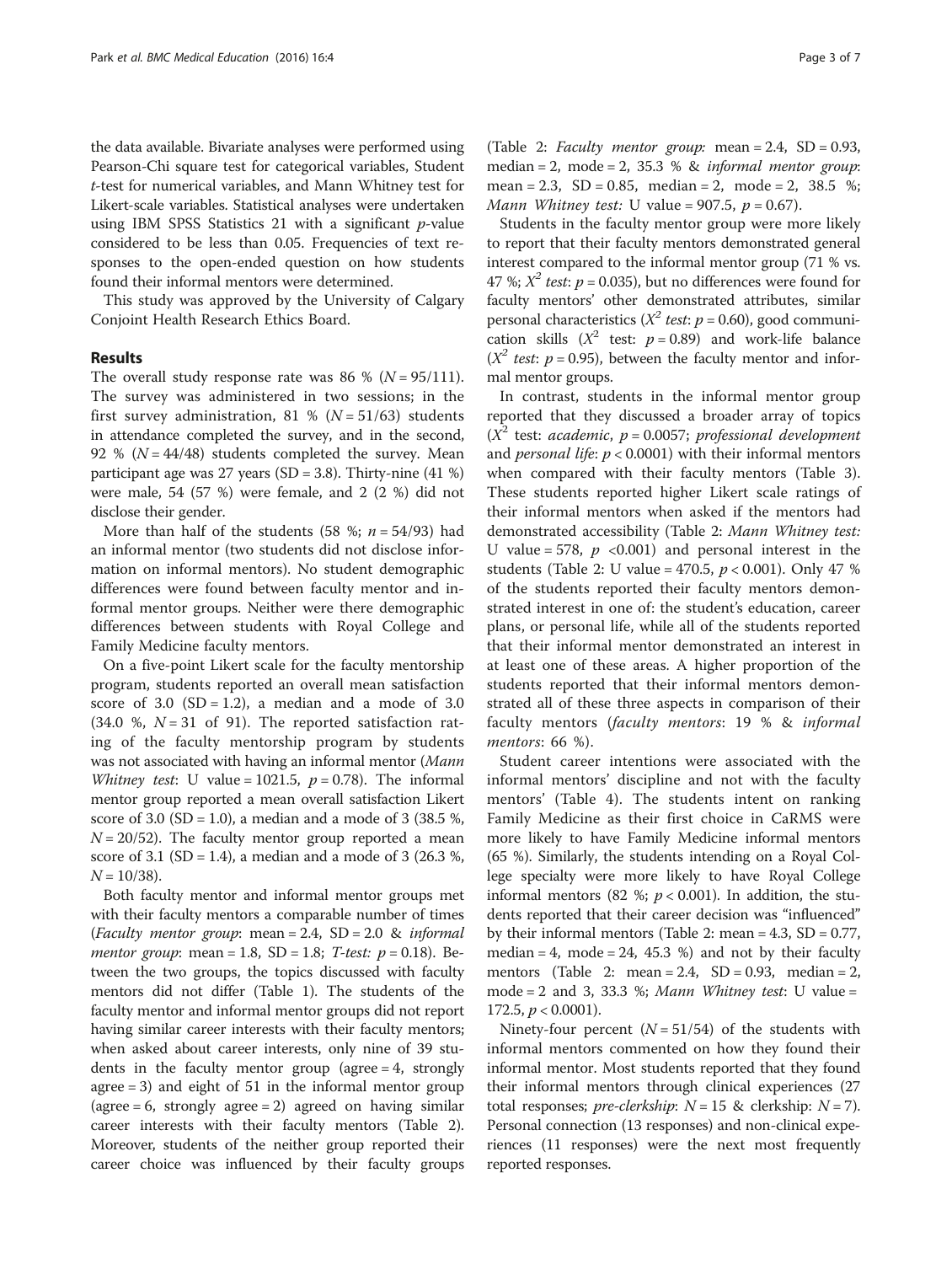|                                                        |               | Informal group | Faculty group | $P$ -value |
|--------------------------------------------------------|---------------|----------------|---------------|------------|
|                                                        |               | 58 % (54)      | 42 % (39)     |            |
| Students age $(N = 82)$                                | Mean (SD)     | 27.6(4.1)      | 27.2(3.6)     | 0.70       |
| Students gender ( $N = 91$ )                           | Men           | 46 % (25)      | 38 % (14)     | 0.42       |
|                                                        | Women         | 54 % (29)      | 62 % (23)     |            |
| In-person meeting w/ faculty mentor ( $N = 82$ )       | Mean (SD)     | 1.8(1.8)       | 2.4(2.0)      | 0.18       |
| Faculty mentors' discipline ( $N = 91$ )               | Family Med    | 19 % (10)      | 29 % (11)     | 0.26       |
|                                                        | Royal College | 81 % (43)      | 71 % (27)     |            |
| Topics Discussed with Faculty Mentor                   |               |                |               |            |
| Academic $(N = 93)$                                    | Yes           | 24 % (13)      | 38 % (15)     | 0.14       |
|                                                        | No            | 76 % (41)      | 62 % (24)     |            |
| Career planning $(N = 89)$                             | Yes           | 87 % (46)      | 78 % (28)     | 0.27       |
|                                                        | <b>No</b>     | 13 % (7)       | 22 % (8)      |            |
| Professional Development ( $N = 89$ )                  | Yes           | $11\%$ (6)     | 14 % (5)      | 0.72       |
|                                                        | <b>No</b>     | 89 % (47)      | 86 % (31)     |            |
| Personal $(N = 89)$                                    | Yes           | 47 % (25)      | 58 % (21)     | 0.30       |
|                                                        | No            | 53 % (28)      | 42 % (15)     |            |
| Demonstrated Attributes of Faculty Mentor ( $N = 78$ ) |               |                |               |            |
| General interest in the students                       | Yes           | 47 % (22)      | 71 % (22)     | 0.035      |
|                                                        | No            | 53 % (25)      | 29 % (9)      |            |
| Similar personal characteristics                       | Yes           | 45 % (21)      | 39 % (12)     | 0.60       |
|                                                        | No            | 55 % (26)      | 61 % (19)     |            |
| Good communication skills                              | Yes           | 53 % (25)      | 55 % (17)     | 0.89       |
|                                                        | <b>No</b>     | 47 % (22)      | 45 % (14)     |            |
| Work-life balance                                      | Yes           | 36 % (17)      | 35 % (11)     | 0.95       |
|                                                        | No            | 64 % (30)      | 65 % (20)     |            |

#### <span id="page-3-0"></span>Table 1 Faculty mentorship in students with and without informal mentors

P-values were calculated using Chi-square or T-test. Of the 95 students who completed the survey, two failed to disclose the information on informal mentors  $(n = 93)$ . Some of the analysis contains fewer numbers because pairwise exclusion was used to handle the missing data. The total number used in each category of analysis is indicated as the parentheses SD standard deviation

## **Discussion**

This study was conducted to report the experience of medical students with their faculty and informal mentors. The study results suggest that students may pursue informal mentors for career related reasons, rather than due to dissatisfaction with a faculty mentorship program. The faculty mentor and informal mentor groups in this investigation reported similar satisfaction with the faculty mentorship program. Although the students evaluated their informal mentors more positively overall than their faculty mentors, having an informal mentor did not affect the frequency of the meeting with their faculty mentors or the students' overall rating of the faculty mentors. Career-related motives in pursuing informal mentors are highlighted in the observed association between the students' intended career path and the disciplines of their informal mentors.

There is limited literature on informal mentorship in academic medicine. This relationship has been studied

more in business, where mentees are referred as "protégés". Here we see that, a company may assign a mentor to its employee; however, these mentors may not view the assigned protégés as worthy of attention and support, and the protégés may also not view the assigned mentors as adequate role models [[15\]](#page-6-0). In informal mentorships, the protégés select role models as their mentors, and the mentors may select protégés who they view as less experienced versions of themselves [[16\]](#page-6-0). In combination, these perspectives affect the development of an effective mentorship relationship with mentors and protégés having more mutual and positive basis for effective mentorship [[16\]](#page-6-0).

In business settings, informal mentorship has been shown to develop and translate to more effective mentoring [\[16, 17](#page-6-0)]. Protégés of informal mentors have reported receiving greater career-related support than those of assigned mentors [[15](#page-6-0)]. A potential limitation within a mentorship program that assigns a mentor may be that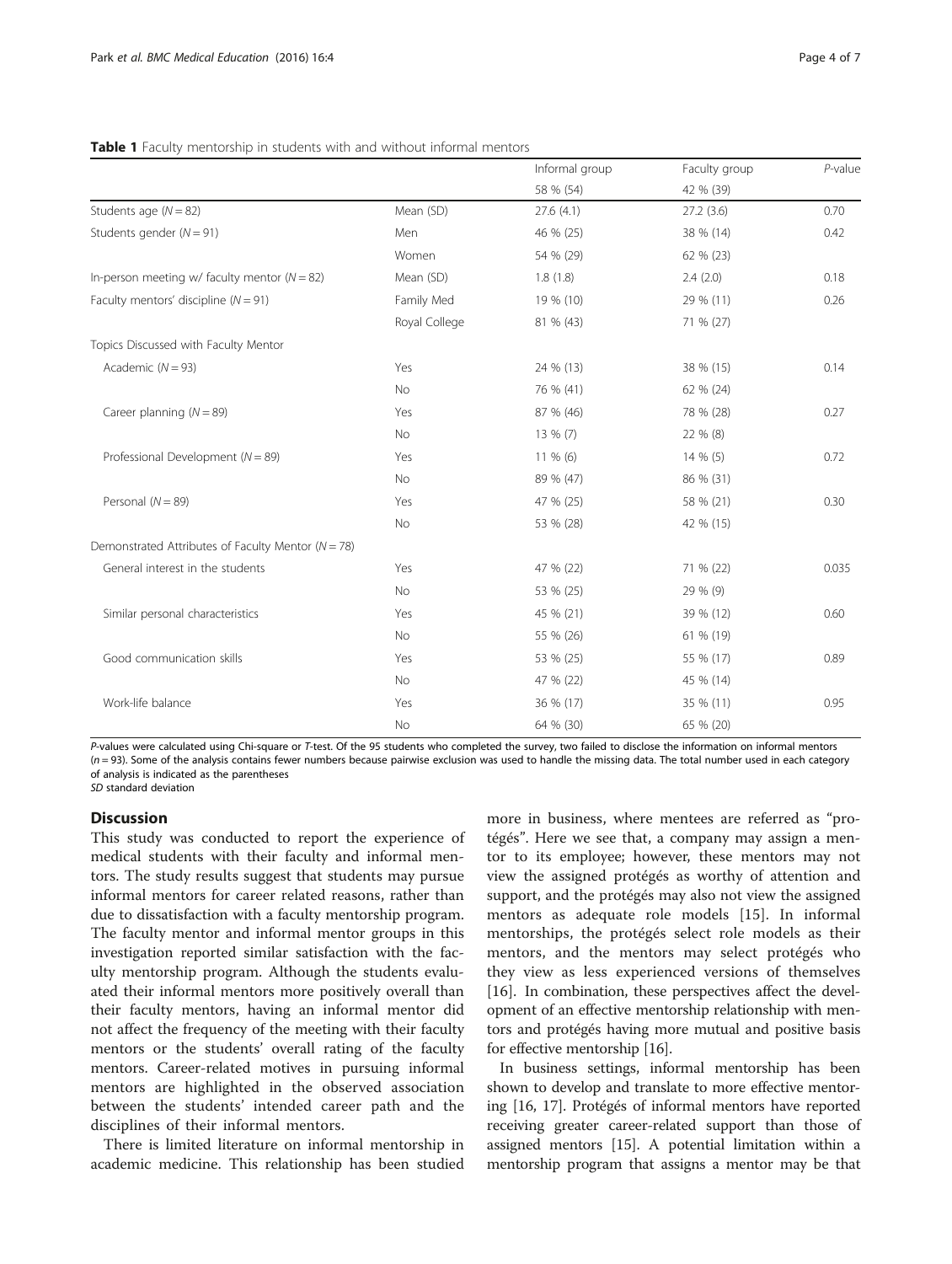<span id="page-4-0"></span>Table 2 Rating of faculty and informal mentors by the undergraduate medical students

| 5-item Likert scale                    | Group #1                      | Group #2                | Group #3       | 5-item Likert scale                   | Group #1                     | Group #2       | Group #3       |
|----------------------------------------|-------------------------------|-------------------------|----------------|---------------------------------------|------------------------------|----------------|----------------|
|                                        | N(% )                         | N(%                     | N(%)           |                                       | N(%                          | N(%)           | N(%)           |
| A) Mentor had similar career interests |                               |                         |                | B) Mentor influenced my career choice |                              |                |                |
| Strongly agree (5)                     | 3(7.7%)                       | 2(3.9%                  | 24 (45.3 %)    | Strongly agree (5)                    | $0(0.0\%)$                   | $0(0.0\%)$     | 24 (45.3 %)    |
| Agree (4)                              | 6 (15.4 %)                    | 6(11.8%)                | 24 (45.3 %)    | Agree (4)                             | 2(5.1 %)                     | $5(10.2\%)$    | 23 (43.4 %)    |
| Neutral (3)                            | 9(23.1%                       | 14 (27.5 %)             | $2(3.8\%)$     | Neutral (3)                           | 14 (35.9 %)                  | 17 (34.7 %)    | $4(7.5\%)$     |
| Disagree (2)                           | 10 (25.6 %)                   | 18 (35.3 %)             | $2(3.8\%)$     | Disagree (2)                          | 15 (38.5 %)                  | 17 (34.7 %)    | $2(3.8\%)$     |
| Strongly disagree (1)                  | 11 (28.2 %)                   | 11 (21.6 %)             | $1(1.9\%)$     | Strongly disagree (1)                 | 8 (20.5 %)                   | 8 (16.3 %)     | $0(0.0\%)$     |
| $\mathbb{N}$                           | 39                            | 51                      | 53             | N                                     | 39                           | 49             | 53             |
| Mean (SD)                              | 2.49(1.27)                    | 2.41(1.08)              | 4.28 (0.86)    | Mean (SD)                             | 2.26(0.85)                   | 2.35(0.93)     | 4.3 (0.77)     |
| Mode                                   | $\mathbf{1}$                  | $\overline{2}$          | 4, 5           | Mode                                  | $\overline{2}$               | 2, 3           | 5              |
| Median                                 | $\overline{2}$                | $\overline{2}$          | $\overline{4}$ | Median                                | $\overline{2}$               | $\overline{2}$ | $\overline{4}$ |
| Groups #1 vs #2                        | $0.90$ (U value = 1010.5)     |                         |                | Groups #1 vs #2                       | $0.67$ (U value = 907.5)     |                |                |
| Groups #1 vs #3                        | < $0.0001$ (U value = 1784.5) |                         |                | Groups #1 vs #3                       | < $0.0001$ (U value = 106)   |                |                |
| Groups #2 vs #3                        | < $0.0001$ (U value = 2294)   |                         |                | Groups #2 vs #3                       | < $0.0001$ (U value = 172.5) |                |                |
| C) Mentor was accessible               |                               |                         |                | D) Mentor was personally interested   |                              |                |                |
| Strongly agree (5)                     | $6(15.4\%)$                   | 4 (7.8 %)               | 21 (39.6 %)    | Strongly agree (5)                    | $9(23.1\%)$                  | 4(8.0%         | 26 (49.1 %)    |
| Agree (4)                              | 17 (43.6 %)                   | 23 (45.1 %)             | 30 (56.6 %)    | Agree (4)                             | 11 (28.2 %)                  | 23 (46.0 %)    | 27 (50.9 %)    |
| Neutral (3)                            | $9(23.1\%)$                   | 17 (33.3 %)             | $2(3.8\%)$     | Neutral (3)                           | 8 (20.5 %)                   | 20 (40.0 %)    | $0(0.0\%)$     |
| Disagree (2)                           | 5 (12.8 %)                    | $6(11.8\%)$             | $0(0.0\%)$     | Disagree (2)                          | $9(23.1\%)$                  | 2(4.0%         | $0(0.0\%)$     |
| Strongly disagree (1)                  | 2(5.1%                        | $1(2.0\%)$              | $0(0.0\%)$     | Strongly disagree (1)                 | 2(5.1%                       | $1(2.0\%)$     | $0(0.0\%)$     |
| $\mathbb{N}$                           | 39                            | 51                      | 53             | N                                     | 39                           | 50             | 53             |
| Mean (SD)                              | 3.51(1.07)                    | 3.45 (0.88)             | 4.36(0.56)     | Mean (SD)                             | 3.41(1.23)                   | 3.54(0.79)     | 4.49(0.5)      |
| Mode                                   | $\overline{4}$                | $\overline{4}$          | $\overline{4}$ | Mode                                  | $\overline{4}$               | $\overline{4}$ | $\overline{4}$ |
| Median                                 | 4                             | $\overline{4}$          | $\overline{4}$ | Median                                | $\overline{4}$               | $\overline{4}$ | $\overline{4}$ |
| Groups #1 vs #2                        |                               | $0.59$ (U value = 1058) |                | Groups #1 vs #2                       | $0.73$ (U value = 934.5)     |                |                |
| Groups #1 vs #3                        | < $0.0001$ (U value = 553)    |                         |                | Groups #1 vs #3                       | < $0.0001$ (U value = 508.5) |                |                |
| Groups #2 vs #3                        | < $0.0001$ (U value = 578)    |                         |                | Groups #2 vs #3                       | < $0.0001$ (U value = 470.5) |                |                |

Group 1: Rating of faculty mentors by the students in the faculty group (those without informal mentors)

Group 2: Rating of faculty mentors by the students in the informal group (those with informal mentors)

Group 3: Rating of informal mentors by the students in the informal group

P-values were calculated using Mann Whitney test

objectives set at the onset of a program prevent iterative evolution and adaptation of the relationship [\[16\]](#page-6-0). At the CSM, the faculty mentors are volunteers, and there are no formal expectations. As a result, the structure and process of the CSM mentorship program may have similarities to organically formed informal mentorships. However, this very flexible structure and process of faculty mentorship may have hindered the mentorship relationship because the faculty mentors were not required to meet with their students. In fact, the study results highlight this, as the students of this cohort on average reported meeting with their faculty mentors two times over the 3-year period.

At this time, the extent of this study's generalizability to other institutions' mentorship programs is not known. While it is likely that students in each medical school may have different formal mentorship experiences, it is

reasonable to speculate that students at other institutions may have informal mentors in addition to their faculty mentors.

A limitation of this study is the lack of clarity regarding the word "influence" in our survey. It is unclear if the informal mentors reaffirmed the students' existing interest in a particular career path, or if there was a shift of career interests away from the existing interest. However, more than half of the students had an informal mentor in addition to their faculty advisor. Although it is not yet well characterized, this study suggests that the potential influence of informal mentors on medical students may be significant.

The cross sectional nature of the work also limits interpretation of the relationships described. This study investigates the students' mentorship perspective at a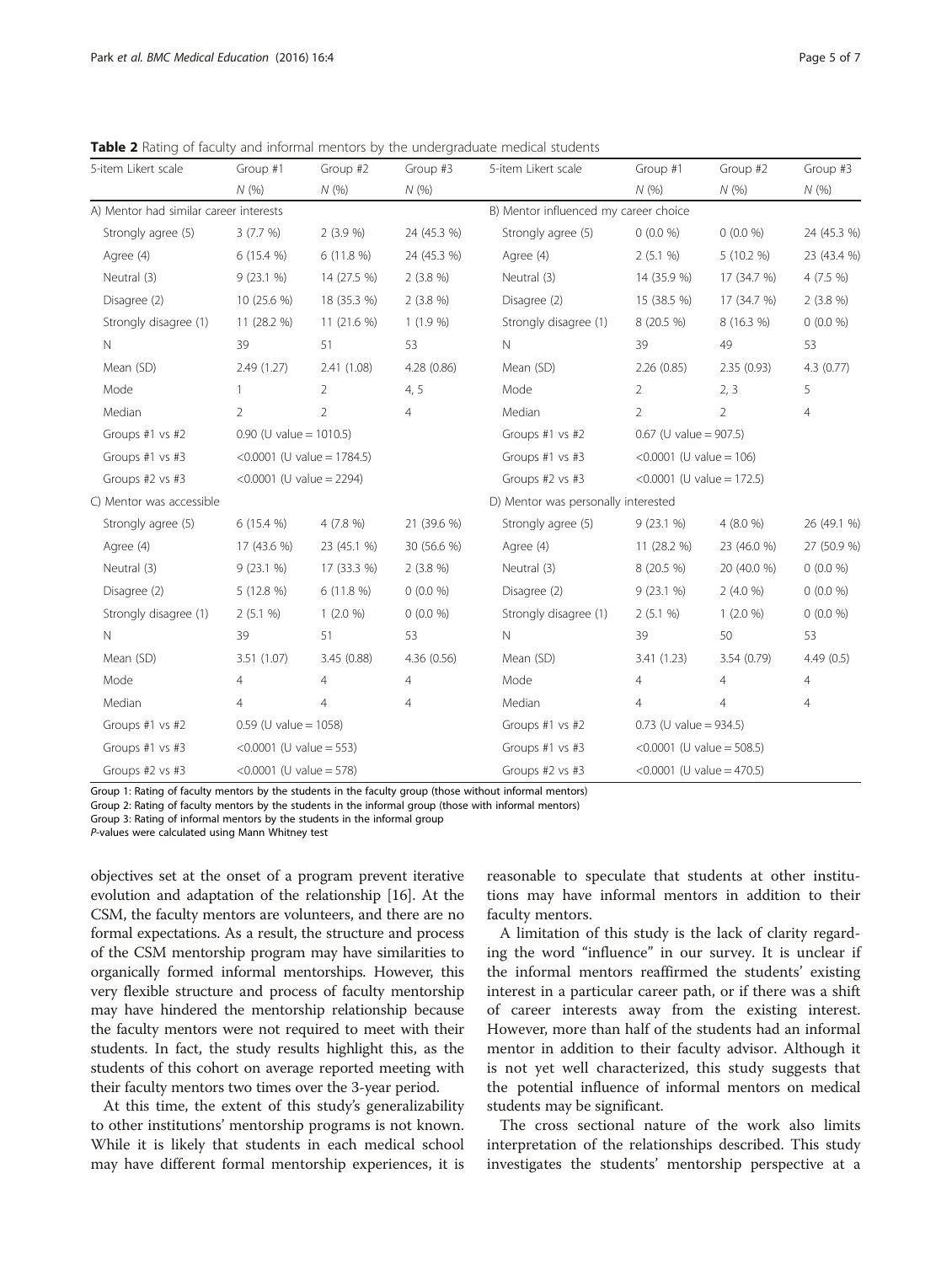|                                           |               | Faculty mentor | Informal mentor | $P$ -value |
|-------------------------------------------|---------------|----------------|-----------------|------------|
|                                           |               | $(N = 53)$     | $(N = 51)$      |            |
| Mentor discipline                         | Family Med    | 19 % (10)      | 39 % (20)       | 0.026      |
|                                           | Royal College | 81 % (43)      | 61 % (31)       |            |
| Topics discussed with Mentor              |               | $(N = 53)$     | $(N = 52)$      |            |
| Academic                                  | Yes           | 24 % (13)      | 50 % (26)       | 0.0057     |
|                                           | No            | 76 % (41)      | 50 % (26)       |            |
| Career planning                           | Yes           | 87 % (46)      | 96 % (50)       | 0.087      |
|                                           | No            | 13 % (7)       | $4\%$ (2)       |            |
| Professional Development                  | Yes           | $11\%$ (6)     | 62 % (32)       | < 0.0001   |
|                                           | No            | 89 % (47)      | 39 % (20)       |            |
| Personal                                  | Yes           | 47 % (25)      | 88 % (46)       | < 0.0001   |
|                                           | No            | 53 % (28)      | 12 % (6)        |            |
| Mentors demonstrated following attributes |               | $(N = 47)$     | $(N = 53)$      |            |
| General interest in the students          | Yes           | 47 % (22)      | 100 % (53)      | <b>NA</b>  |
|                                           | No            | 53 % (25)      | $0\%$ (0)       |            |
| Similar personal characteristics          | Yes           | 45 % (21)      | 72 % (38)       | 0.0081     |
|                                           | <b>No</b>     | 55 % (26)      | 28 % (15)       |            |
| Good communication skills                 | Yes           | 53 % (25)      | 70 % (37)       | 0.088      |
|                                           | No            | 47 % (22)      | 30 % (16)       |            |
| Work-life balance                         | Yes           | 36 % (17)      | 70 % (37)       | < 0.001    |
|                                           | No            | 64 % (30)      | 30 % (16)       |            |

<span id="page-5-0"></span>Table 3 Faculty and informal mentorship among students with informal mentors

P-values were calculated using Chi-square or T-test. 54 students reported they had an informal mentor. Some of the analysis contains fewer numbers, as pairwise exclusion was used to handle the missing data. The total number used in each category of analysis is indicated as the parentheses SD standard deviation, NA not available

single point near the end of their undergraduate career. As a result, we are not able to explore how faculty and informal mentorships may have evolved over time during the undergraduate program.

Future explorations of the influence of informal mentorships on students using longitudinal approach are required. Repeated surveys of the medical students in a faculty mentorship program throughout their undergraduate career may show when mentorship relationships are established, and how they evolve over time. Additionally, such evaluation at more than one institution would be important to account for factors that

Table 4 Mentors' discipline and students' career intentions

| Mentors' discipline |                 | #1 CaRMS ranking | P-value       |       |
|---------------------|-----------------|------------------|---------------|-------|
|                     |                 | Family medicine  | Royal College |       |
| Faculty<br>Mentors  | Family Medicine | 31 % (13)        | 19 % (9)      | 0.18  |
|                     | Royal College   | 69 % (29)        | 81 % (39)     |       |
| Informal<br>Mentors | Family Medicine | 65 % (15)        | $19\%$ (5)    | 0.001 |
|                     | Royal College   | 35 % (8)         | 82 % (22)     |       |

P-values are calculated using Chi-square. With three students not reporting their CaRMS ranking, the analysis was restricted to 90 students among faculty mentors and 50 students for informal mentors

are specific to each program and identify overarching trends.

# Conclusion

The results from this study suggest it is common for medical students to seek out informal mentors, and these informal mentors may play an important role in the careers of their student mentees. The motive for pursuing informal mentorship appears to be career-related and does not appear to be related to the students' level of satisfaction with faculty mentorship. This study shows that students may pursue an informal mentor whose discipline aligns with their own intended career path. However, it is unclear currently if the informal mentors shifted or reaffirmed the students' career interests.

# Additional file

[Additional file 1:](dx.doi.org/10.1186/s12909-016-0526-3) Faculty Advisor Study Survey. (PDF 115 kb)

#### Abbreviations

CaRMS: Canadian Residency Matching Service; CSM: Cumming School of Medicine.